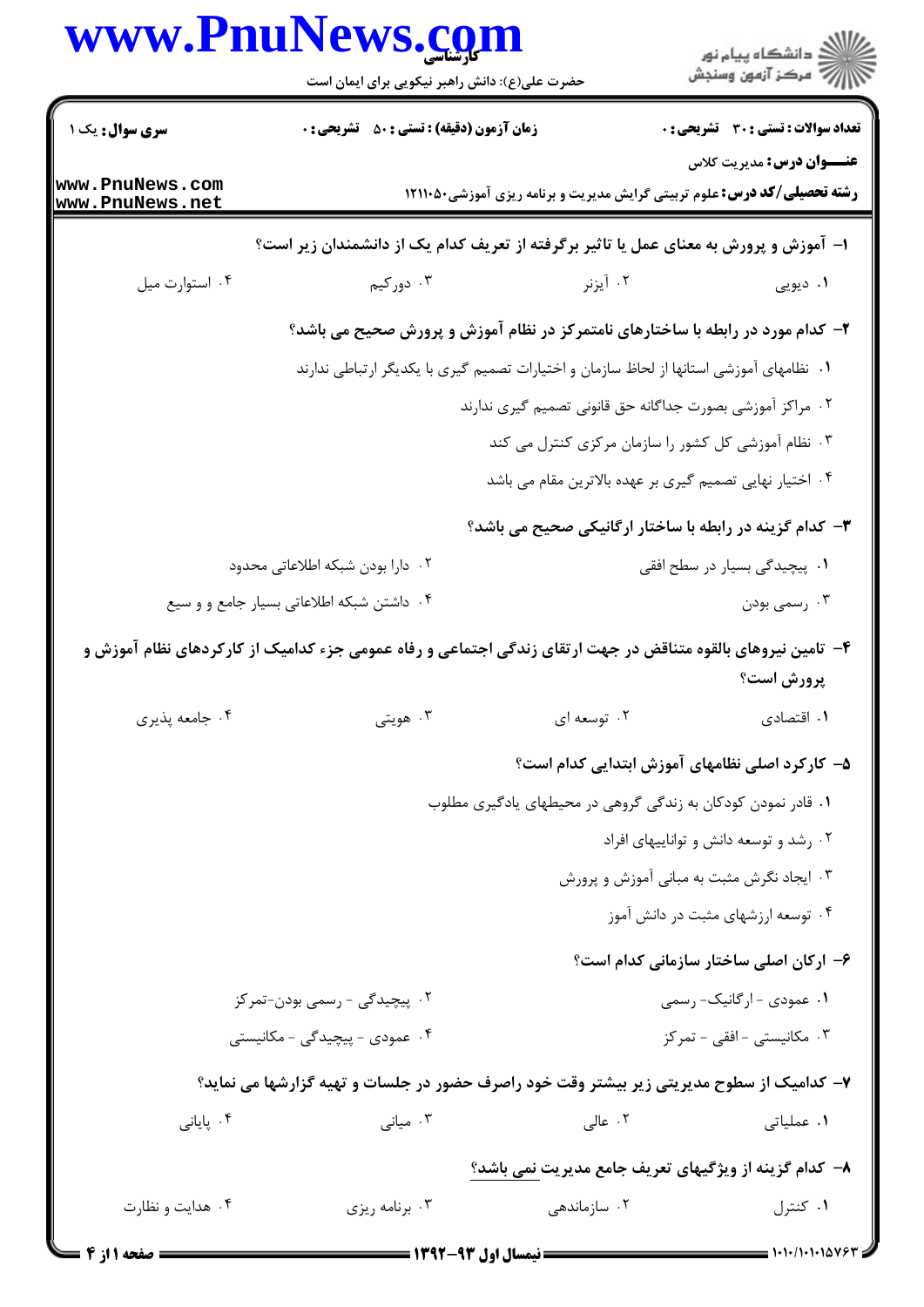|                                    | www.PnuNews.com                                                                                                    |                   | الا دانشگاه پيام نور<br>ا                                                                                           |
|------------------------------------|--------------------------------------------------------------------------------------------------------------------|-------------------|---------------------------------------------------------------------------------------------------------------------|
|                                    | حضرت علی(ع): دانش راهبر نیکویی برای ایمان است                                                                      |                   |                                                                                                                     |
| <b>سری سوال : ۱ یک</b>             | زمان آزمون (دقیقه) : تستی : ۵۰٪ تشریحی : ۰                                                                         |                   | <b>تعداد سوالات : تستی : 30 ٪ تشریحی : 0</b>                                                                        |
| www.PnuNews.com<br>www.PnuNews.net |                                                                                                                    |                   | <b>عنـــوان درس:</b> مدیریت کلاس<br><b>رشته تحصیلی/کد درس:</b> علوم تربیتی گرایش مدیریت و برنامه ریزی آموزشی۱۲۱۱۰۵۰ |
|                                    |                                                                                                                    |                   | ۹- کدام یک از موارد زیر جزء اصول مدیریت کیفیت فراگیر می باشد؟                                                       |
|                                    | ٠٢ روابط كاركنان                                                                                                   |                   | ۰۱ رشد کارکنان                                                                                                      |
|                                    | ۰۴ آموزش همه کارکنان سازمان                                                                                        |                   | ۰۳ سلامت کارکنان                                                                                                    |
|                                    | ∙ا− همخوانی داشتن قضایای نظریه با موازین محیط حقیقی فرد کدامیک از موازین قابل قبول بودن یک نظریه می باشد؟          |                   |                                                                                                                     |
|                                    | ۰۲ استحکام بیرونی                                                                                                  |                   | ٠١. قابليت تعميم                                                                                                    |
|                                    | ۰۴ استحکام درونی                                                                                                   |                   | ۰۳ قابل اجرا و عملیاتی بودن                                                                                         |
|                                    |                                                                                                                    |                   | 11- کدام گزینه در رابطه با صرفه جویی علمی در نظریه نادرست است؟                                                      |
|                                    | ۰۲ استفاده از نظریات با پیچیدگی کم                                                                                 |                   | ۰۱ استفاده از نظریات ساده                                                                                           |
|                                    | ۰۴ استفاده از نظریات با فرضیات کمتر                                                                                |                   | ۰۳ استفاده از نظریات با مفروضه های بیشتر                                                                            |
|                                    |                                                                                                                    |                   | ۱۲- پیامد عملی تقسیم کار در سازمانها کدامست؟                                                                        |
| ۰۴ تحليل وظيفه                     | ۰۳ مسیر شغلی                                                                                                       | ۰۲ قواعد و مقررات | ٠١ سلسله مراتب                                                                                                      |
|                                    | ۱۳- در کدام ساختار آموزش و پرورش مدیر تا حدودی افراد را بر اساس تخصص و حرفه آنان انتخاب و وظایف سازمانی را به آنها |                   | محول مي كند؟                                                                                                        |
| ۰۴ استبدادی                        | ۰۳ معتدل                                                                                                           | ۰۲ آرمانی         | ۰۱ حرفه ای                                                                                                          |
|                                    | ۱۴- کسب منابع مادی و انسانی لازم به منظور انجام کارکردهای مدیریتی در سازمان کدامست؟                                |                   |                                                                                                                     |
| ۰۴ هماهنگی                         | ۰۳ فرماندهی                                                                                                        | ۰۲ سازماندهی      | ۰۱ برنامه ریزی                                                                                                      |
|                                    |                                                                                                                    |                   | ۱۵– کدام گزینه جزء معایب نظریه اداری فایول در مدیریت آموزشی نمی باشد؟                                               |
|                                    | ٢. انتخاب محتوا بدون توجه به نيازها                                                                                |                   | ۰۱ ایجاد ساختارهای متمرکز                                                                                           |
|                                    | ۰۴ توجه به کلیت مدارس                                                                                              |                   | ۰۳ تغییر ناپذیر بودن روشهای تدریس                                                                                   |
|                                    |                                                                                                                    |                   | ۱۶– کدام گزینه از انتقادهای وارده برنظریه های کلاسیک مدیریت نمی باشد؟                                               |
|                                    | ۰۲ غفلت از سازمانهای رسمی                                                                                          |                   | ۰۱ تضاد میان اصول و ویژگیها                                                                                         |
|                                    | ۰۴ انسان اقتصادی                                                                                                   |                   | ۰۳ پیروی از اصول جامع و ثابت                                                                                        |
|                                    |                                                                                                                    |                   | 17- إنسان احتمام بإن مفروضات كدام نكرش وحسوب و بشود؟                                                                |

ن اجتماعی از مفروضات کدام نگرش محسوب می شود؟ ۰۳ سیستمها<br>۰**۰** سیستمها ۰۱ نئوکلاسیک سیست ۲۰ کلاسیک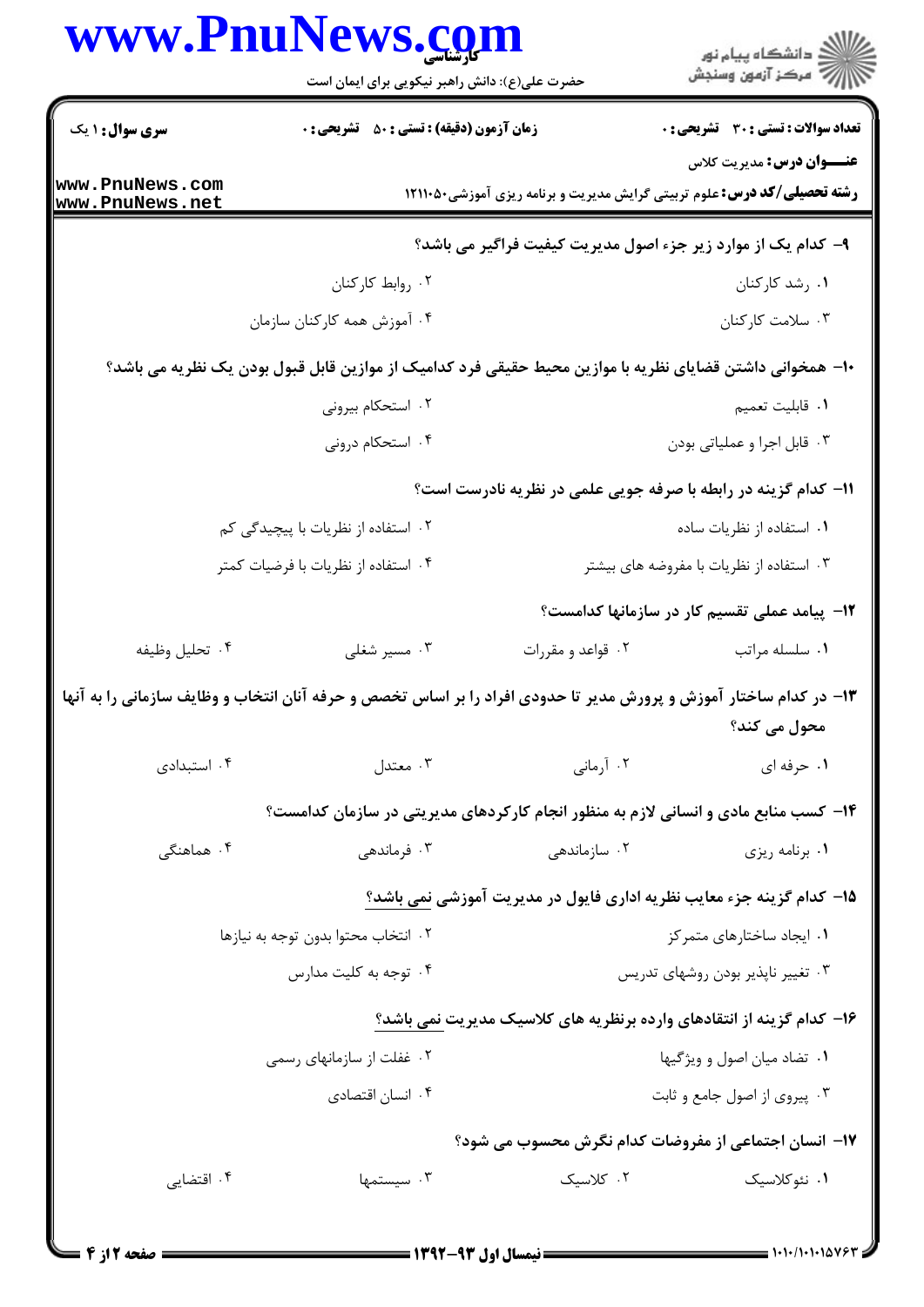|                                    | www.PnuNews.com                                                                                                      |                                                                                                                     | ر<br>دانشڪاه پيام نور)<br>اڳ مرڪز آزمون وسنڊش                                      |
|------------------------------------|----------------------------------------------------------------------------------------------------------------------|---------------------------------------------------------------------------------------------------------------------|------------------------------------------------------------------------------------|
|                                    | حضرت علی(ع): دانش راهبر نیکویی برای ایمان است                                                                        |                                                                                                                     |                                                                                    |
| <b>سری سوال :</b> ۱ یک             | <b>زمان آزمون (دقیقه) : تستی : 80 ٪ تشریحی : 0</b>                                                                   |                                                                                                                     | <b>تعداد سوالات : تستی : 30 ٪ تشریحی : 0</b>                                       |
| www.PnuNews.com<br>www.PnuNews.net |                                                                                                                      | <b>عنـــوان درس:</b> مدیریت کلاس<br><b>رشته تحصیلی/کد درس:</b> علوم تربیتی گرایش مدیریت و برنامه ریزی آموزشی۲۱۱۱۰۵۰ |                                                                                    |
|                                    |                                                                                                                      |                                                                                                                     | ا- کدام گزینه در رابطه با مفروضات نظریه $X$ صحیح است؟ $\bullet$                    |
|                                    | ۰۲ تحقق انگیزه افراد در سطوح اجتماعی و خود شکوفایی                                                                   |                                                                                                                     | ۰۱ اهمیت خود کنترلی برای دستیابی به اهداف سازمانی                                  |
|                                    | ۰۴ ناخوشایند بودن کار بصورت ذاتی برای افراد                                                                          |                                                                                                                     | ۰۳ وجود خلاقیت در کارکنان سازمان                                                   |
|                                    |                                                                                                                      |                                                                                                                     | ۱۹- در فرایند مدیریت زمان کدام مرحله در بر گیرنده انواع ارزشیابی می باشد؟          |
|                                    | ۰۲ پیگیری و تحلیل مجدد                                                                                               |                                                                                                                     | ۰۱ تجزیه و تحلیل                                                                   |
|                                    | ۰۴ تعهد                                                                                                              |                                                                                                                     | ۰۳ برنامه ريزي                                                                     |
|                                    | +۲- کدام یک از نظریه پردازان مدیریت کلاس را اقدامی جهت ایجادو حفظ محیطهای یادگیری که به آموزش موفق می انجامد         |                                                                                                                     | میداند؟                                                                            |
| ۰۴ مونته سوری                      | کافمن $\cdot$ ۳                                                                                                      | ۰۲ مارزانو                                                                                                          | ۰۱ بروفی                                                                           |
|                                    | <b>۳۱</b> – نقش اصلی معلم در کدامیک از نظریه های مدیریت کلاس تسهیل کنترل رفتار دانش آموزان با استفاده از سازماندهی و |                                                                                                                     | هماهنگی ساختار کلاس می باشد؟                                                       |
| ۰۴ مداخله ای ارزشمند               | ۰۳ عدم مداخله                                                                                                        | ۰۲ تعامل گرا                                                                                                        | ۰۱ مداخله گر                                                                       |
|                                    |                                                                                                                      |                                                                                                                     | ۲۲- در بحث ویژگیهای مدیریت آموزشی . دشواری ارزشیابی مربوط به کدام سطح می باشد؟     |
| ۰۴ نهادی - اجتماعی                 | نهادی $\cdot$ ۳                                                                                                      | ۰۲ فنی                                                                                                              | ۰۱ اداری                                                                           |
|                                    | ۲۳– در کدام شیوه رهبری هدف مدیر افزایش میزان همبستگی بین کارکنان سازمان و دانش آموزان میباشد؟                        |                                                                                                                     |                                                                                    |
| ۰۴ آمرانه                          | ۰۳ تحول آفرين                                                                                                        | ۰۲ مشارکتی                                                                                                          | ۰۱ مبتنی بر عدم مداخله                                                             |
|                                    |                                                                                                                      |                                                                                                                     | <b>34- تعدد و تنوع متغیرها از مشکلات اساسی کدام نظریه می باشد؟</b>                 |
| ۰۴ اقتضایی                         | ۰۳ نئوکلاسیک                                                                                                         | ۰۲ کلاسیک                                                                                                           | ۰۱ سیستمی                                                                          |
|                                    |                                                                                                                      |                                                                                                                     | ۲۵– اولین مرحله الگوی برنامه ریزی تلفیق فناوری درفرایند یاددهی - یادگیری کدام است؟ |
|                                    | ۰۲ تعیین مزیت نسبی                                                                                                   |                                                                                                                     | ۰۱ تصمیم گیری در مورد اهداف                                                        |
|                                    | ۰۴ آماده کردن محیط آموزشی                                                                                            |                                                                                                                     | ۰۳ طراحي راهبردهاي تلفيق                                                           |
|                                    | ۲۶- در کدام یک از رویکردهای زیر فناوری ها برای بازسازی و بازنگری منطقی تمامی اجزاء آموزش بکار میرود؟                 |                                                                                                                     |                                                                                    |
|                                    |                                                                                                                      |                                                                                                                     |                                                                                    |